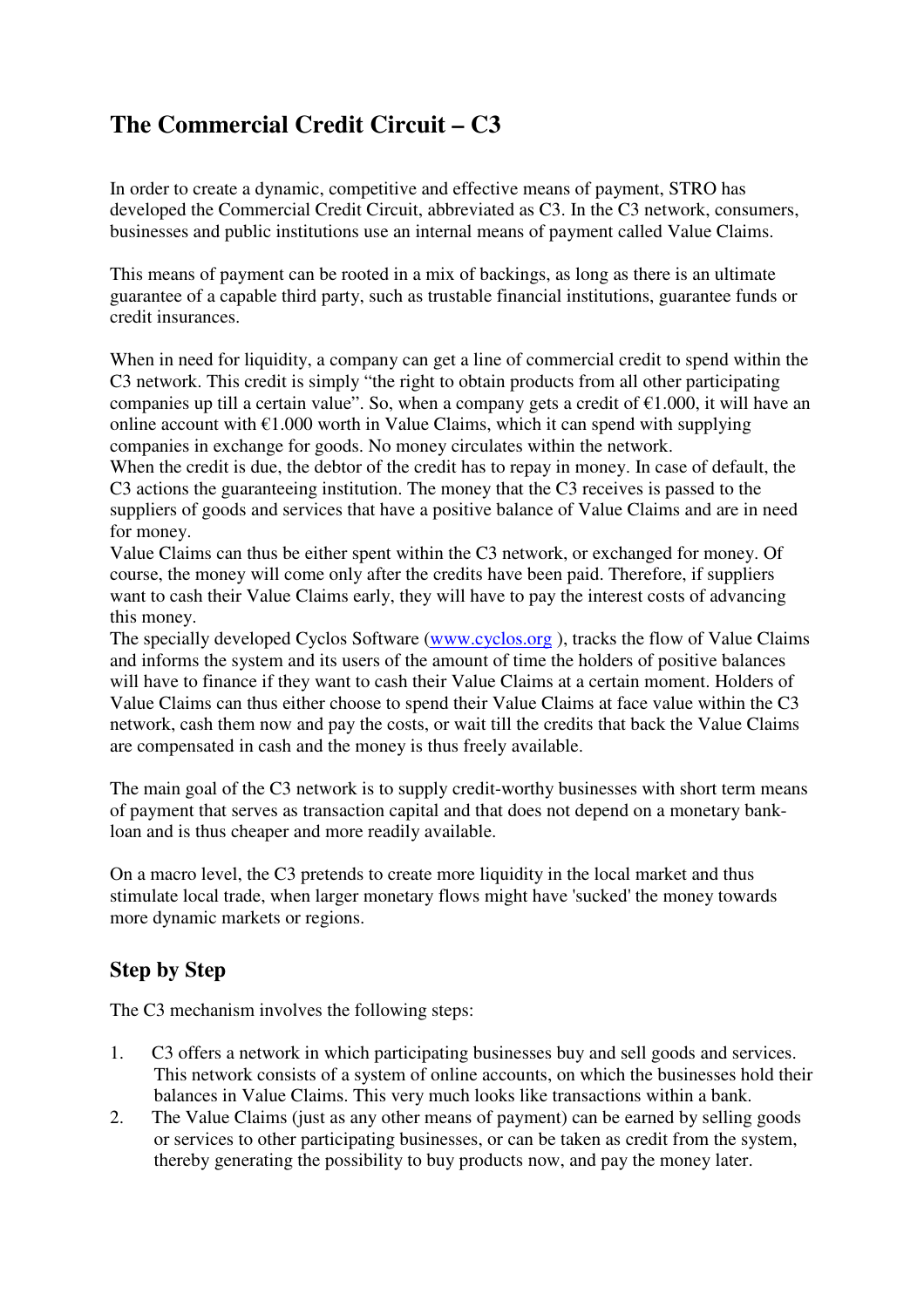- 3. The business that holds Value Claims, has a claim in money on the C3 network. When it does not want to spend its Value Claims within the network, it can ask to convert its Claims in cash.
- 4. All the Value Claims are backed either in cash or in guaranteed promises in cash. The guarantees must be offered by capable third parties, such as guarantee funds, financial institutions or credit insurance companies.
- 5. The C3 thus offers Value Claims as credit to businesses, that they will pay in cash at a later date. This commitment to pay money at a later date, is guaranteed by third parties.
- 6. The costs that a company will have when opting to cash the Value Claims, are determined by the amount of time the C3 will have to wait before receiving the money of the credits.
- 7. Because the need for businesses to exchange Value Claims for money might be bigger than the actual cash in the C3 bank account based on repayments of credits, the C3 holds credit-lines at banks to be able cash Value Claims into Euros at any moment.
- 8. The business that has obtained Value Claims as credit (hereafter referred to as business A) opens a checking account in the C3 clearing-network and electronically spends the Value Claims by, for example, paying its supplier (business B).
- 9. To receive its payment, business B only needs to have its own checking account in the network. Business B has now two options: either cashing the Value Claims for national currency (at the cost of paying the interest for the outstanding period, e.g. 90 days, plus fees); or pay its own suppliers with the Value Claims, within the C3 network, thereby using these Value Claims as a liquid means of payment at face value.
- 10. When businesses want to cash their Value Claims before the credit has been paid by business A, the C3 will be borrowing this money from the contracted bank, and will be charging the interest for the period that the C3 has to wait until the claim come due.
- 11. In stead of / better than cashing the Value Claims and paying interest, business B can opt to use the positive balance on its account in the network, for instance to pay its supplier business C.
- 12. Business C also needs to open an account in the network. It has then the same two options as business B: cash it in for national money, or spend it in the network. And so on… In this process, time goes by, and the outstanding period before the money of business A is expected become shorter. Therefore, business C will have to pay less interest costs if it wants to cash the Value Claims, and can choose to wait while these costs become lower and lower. The software of the C3 makes this calculation automatically.
- 13. When the time span of the credit to business A has passed, the C3 network gets paid the amount of the credit in cash currency, either by business A or, in case of default of business A, by the guarantee fund or insurance company. This money is now available to cash the Value Claims of whoever owns at that point the proceeds of the credit to business A, or to pay-off the credit that the C3 had to take at the bank in case the Value Claims have already been cashed beforehand.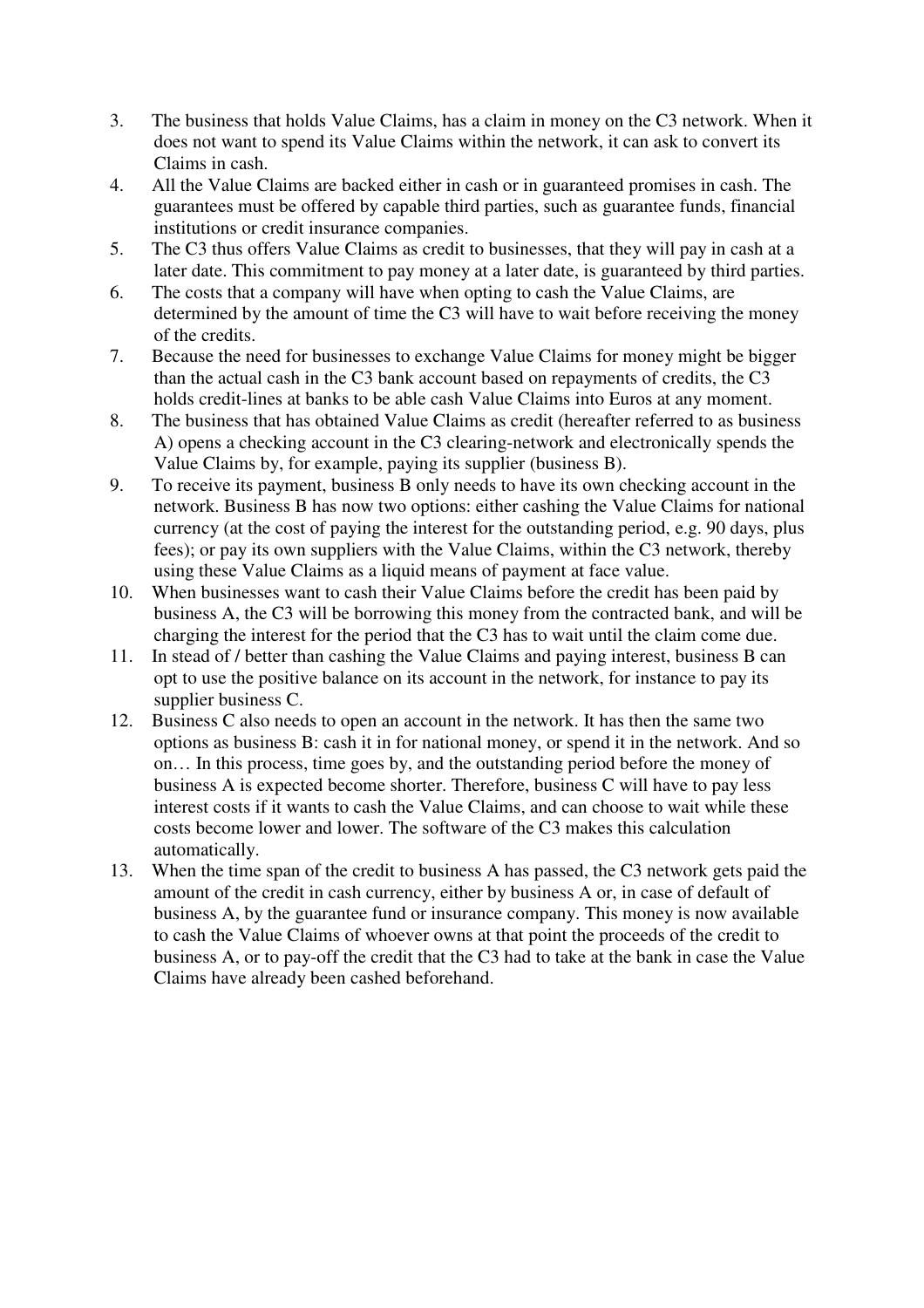## **Benefits**

For businesses

- Businesses increase their access to the short-term credit that they need to improve their working capital and the use of their productive capacity. The size of this credit can be built up to a stable level at a cost substantially lower than when charging financial interest rates.
- The C3 opens a way that allow buyers to pay immediately (within the circuit). regardless of the payment schedule in money, injecting substantial liquidity at very low cost in the entire SME network. So, while the buyer has postponed payment facilities, the seller meets immediate payment, as long has he can also spend within the network.
- The technology is a proven one, doesn't require any new legislation or government approvals, since it can use the permits of the contracted bank. The Cyclos software is fully operational. Only invoices and other claims that are 100% guaranteed, and 100% computerized, are acceptable in a C3 system. C3 thereby encourages the generalization and more efficient use of IT infrastructure among SMEs, including the opening of new markets and marketing channels through e-commerce.

## For the market in general

- More liquidity generates more circulation of goods and services
- More local customers
- Strategy to overcome the 'vicious cycle' of crisis and depression
- The market in general is forced towards lower rates for short time credit

For governments, particularly regional governments

- The C3 offers the opportunity to fine-tune the effects of a currency used in an area with too many differences is the structures of the regional economies.
- It offers an innovative way to systemically reduce unemployment. Governments at different levels (EU, national, regional) can contribute to a joint guarantee mechanism. Such a guarantee mechanism is considerably cheaper to fund than subsidies or other traditional approaches to reduce unemployment. Up to that subsidies often create distortion of market mechanisms, while the guarantees only counter unfavourable conditions
- C3 systems are best organized at a regional level, so that each network remains at a manageable scale. C3 allows management to introduce incentives that makes it for businesses better to spend their balances in the same regional network, and thus further stimulate the regional economy up till the point that the economy of that regions grows to full employment. C3 provides a win-win environment for all participants, and therefore promotes other collaborative activities among regional businesses.
- The C3 offers thus tools that can contribute to the stimulation of the local/regional economy, while maintaining the positive effects of the currency bond with other regions.
- The raise in economic activities as a result of  $C_3$  will contribute to the tax revenues